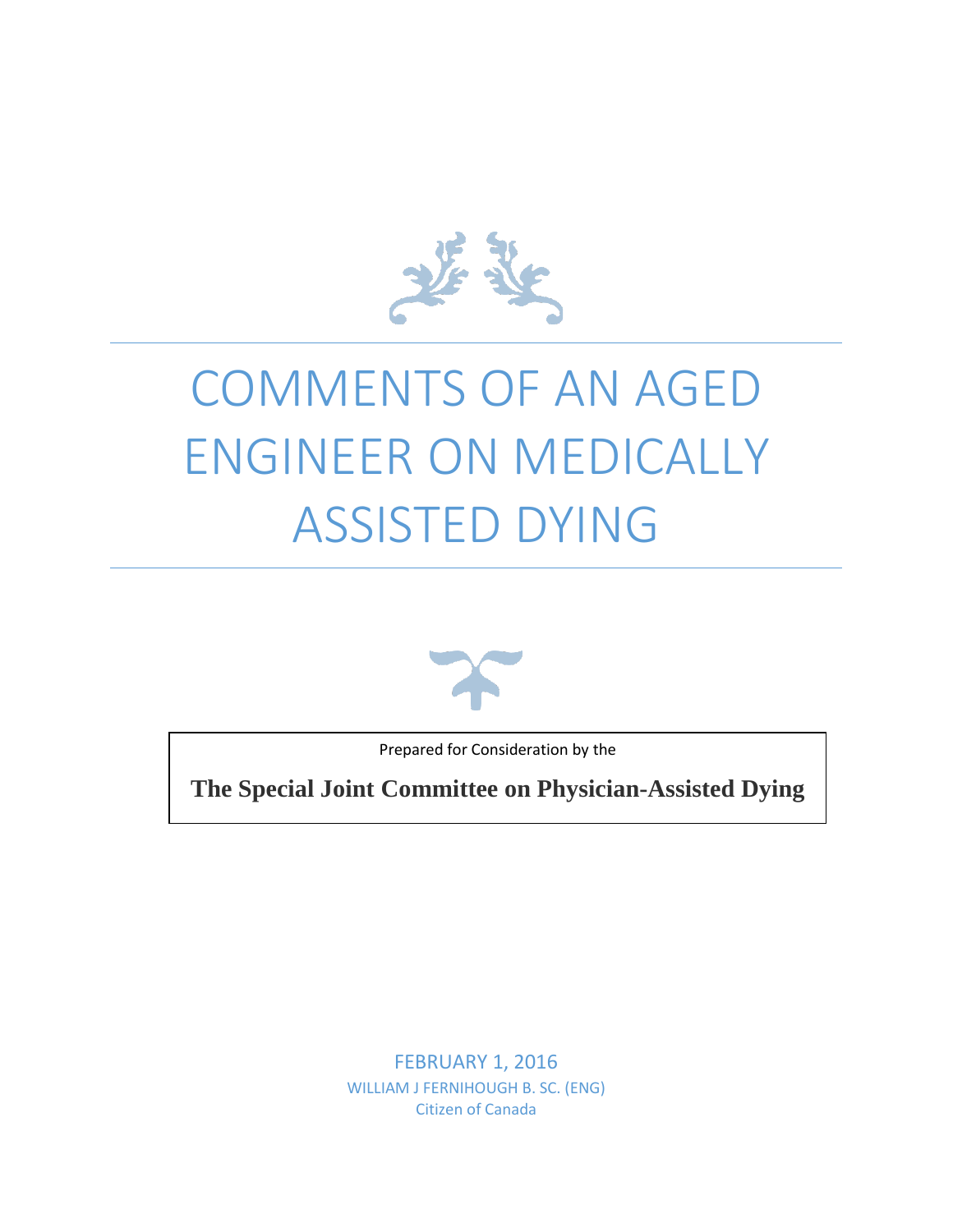Dear Special Joint Committee on Physician-Assisted Dying,

### Executive Summary

• Canadians deserve a fair and compassionate federal legislative framework in all aspects of their life. I urge you to consider the following as the Parliamentary Committee drafts recommendations for new legislation on the subject of medically assisted suicide:

- 1) The many polls carried out on this subject are highly in favour of Canadians having the right to medically assisted suicide. This is a majority issue, not a minority one.
- 2) I have never had a person tell me that they want to die a horrible painful death or subject their families to a long painful experience during their demise. In fact many of us have figured out ways to deal with the situation should we find ourselves able. We fear a long prolonged painful death at the hands of medical personnel forced by present laws to prolong such an unwanted life.
- 3) We need a legal procedure that is simple, clear, protective, casts a wide net, and can be carried out very quickly after the instruction to do so is validated. We must be allowed to execute such a procedure in a publically funded medical institution, a private clinic or location of our choice at our own timing and discretion.
- "Considerations for best practices and protocols for physician assisted dying should include
	- 1- A trained medical technician(s) should be able to carry out or assist in the process of assisted suicide based on Doctor approval.
	- 2- A patient should designate in writing while capable that assisted suicide is preferred under the circumstances they describe.
	- 3- It may well be that the patient desires and is capable of performing the final act themselves. Any approved procedure in law should allow the patient to carry out the act themselves (such as taking a pill or cocktail of chemicals) in the presence of those wanted by the patient, and location they choose with at least one medical person attending.
	- 4- It must be recognized that many patients' beliefs and culture dictate a death place preference other than a medical institution. Legislation should either be silent on the matter of location or specifically provide the patient a choice in this matter although a medical person may have the right to overrule such a request if it is totally impractical.
	- 5- It must be recognized that a patient may not be physically capable of participating in the procedure and this should not be a factor which would deny the patient that right.
	- 6- It must be recognized that the patient may be under care in a religious or cultural institution in which the procedure is contrary to the moral or cultural beliefs of that body. However that institution must not be allowed to veto the procedure but must assist in moving the patient to a venue that is suitable for the patient's wishes to be carried out.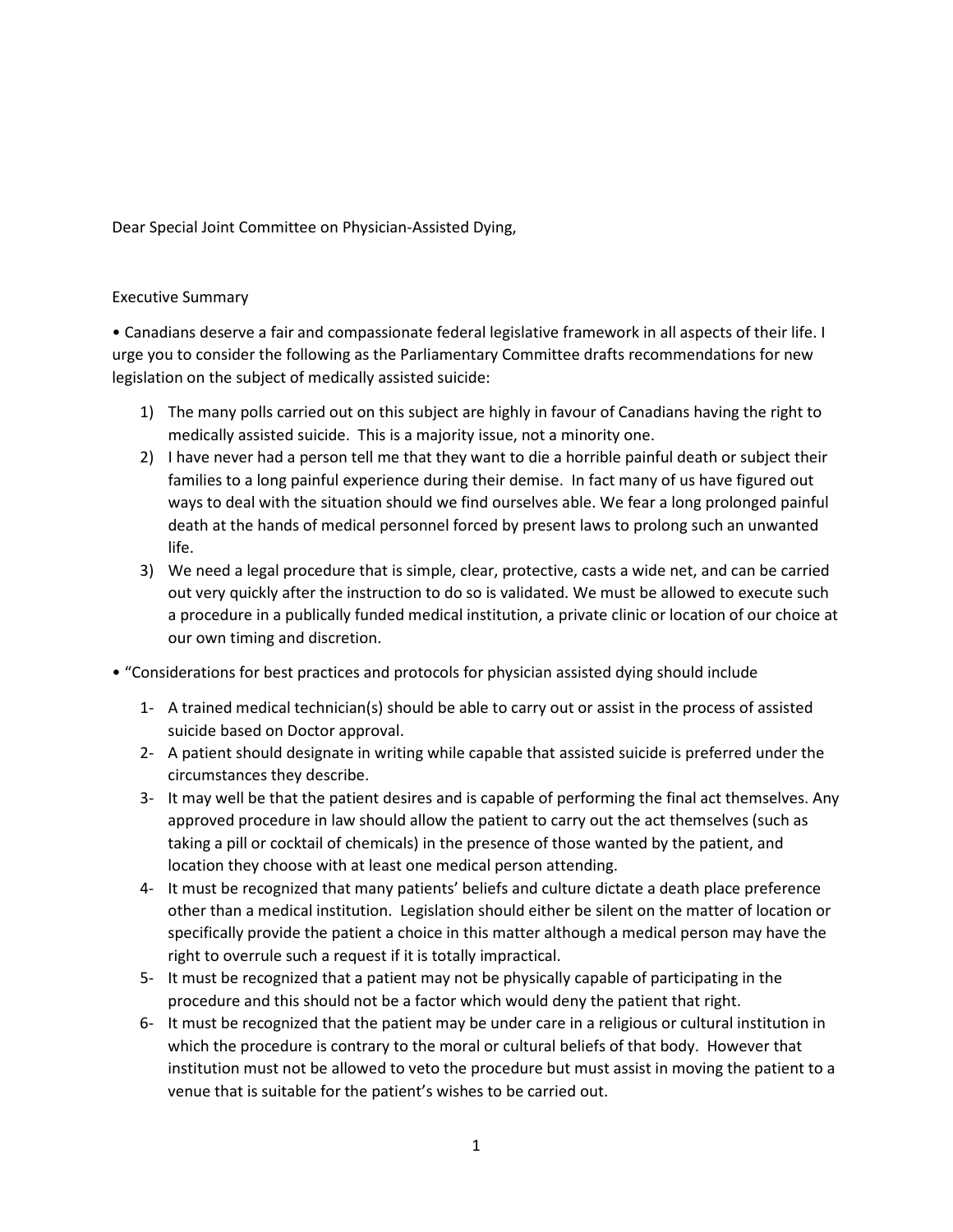7- Anyone in Canada should at any time in their life be able to make a declaration of how they would like to see their life ended in circumstances that this act deals with. The declaration document procedure should not be limited to patients or those who are in ill health. This should just be part of life's preparations for the end as they so desire. Perhaps a Federal Registry should be kept of this matter for reference by medical personnel.

• "The following recommendations should be considered when drafting laws surrounding physician assisted dying

1 – One Doctor and one other competent medical person such as a Nurse Clinician or Nurse who are familiar with the case should be adequate to agree to approve the procedure.

2 – No competent medical personnel can have a veto over the procedure. If no second medical person can be found that agrees with the first doctor, then the procedure cannot proceed of course."

3- Any person who drafts and signs a document requesting this procedure while competent to do so should have the procedure administered as specified. This does not preclude the patient giving final authority to a third person to initiate the procedure, choose a location, time and date of the procedure. A legally prepared document witnessed and appropriately signed should be regarded as evidence of consent by the patient for the method and procedure and other details.

4 – Patients who are organ donors may be subject to a procedure designed to minimize their suffering but maximize the harvest of organs that they had designed to donate, if medically possible and beneficial. Technically this would be a choice of the patient, and the doctors if such a donation is feasible physically. To further this point, I would like to add the comments below of a good friend:

"Now comes the person who is sick, terminal, and dying. They know they are sick, and are being kept alive basically only to die at another date. If that was my situation, and I have given this much consideration, I would want to know

a) I am terminal,

b) Why and with what I am terminal, and

c) Can my organs be of assistance to another with my passing?

Then I would want to be shipped off to palliative care or home if I could be sent there so that my family could come forward and we could meet to see each other one last time, and that my will and affairs could be confirmed accurate and updated if necessary. Then I would want my doctor to be very proactive in getting me back into hospital and prepared for that last honorable gift I could give to another human, and my body laid to rest as per my wishes.

It is truly pretty simple. And no, there is no need for a magic pill as you are simply euthanized and put to sleep, your heart stopped and the rest is up to the medical team.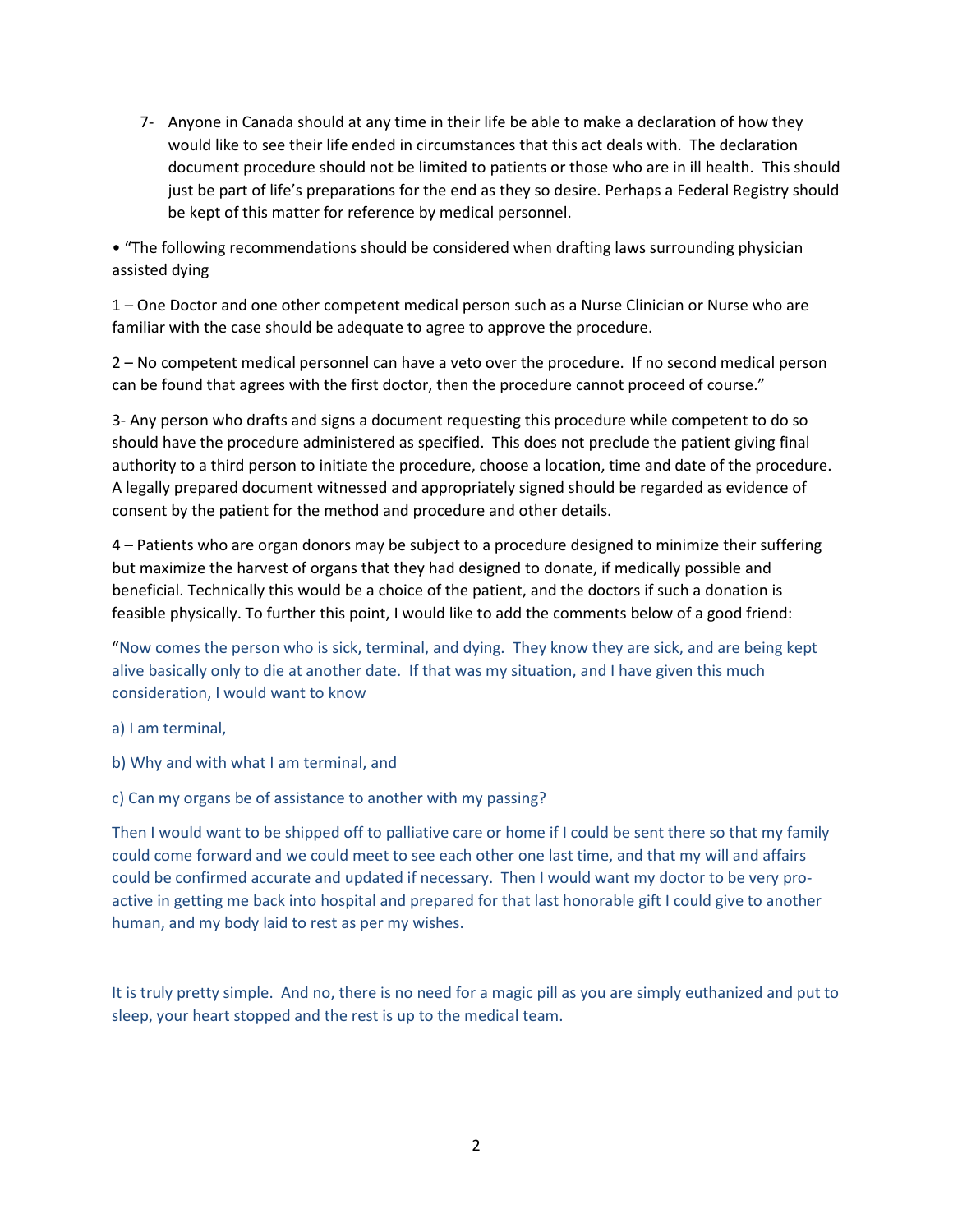You know it is right for us to be able to do this. For it is cost effective, puts less stress on you and your family, and gives us the choice backed up by a physician (or two if required) to make the determination that we are terminal."

#### His second point is:

DWD is simple. If does not involve religion, as our religion no matter what remains with us to the end. It does involve a medical opinion based on facts, and perhaps a second opinion in these cases is warranted. And if warranted then it should be our choice to decide, or the caregiver in those cases where we are not of stable mind to make those decisions."

5- Patients who have not prepared signed documents in advance but have arrived at the state where a suicide procedure is warranted should not have their rights to a quick painless death denied. If family members or a designate is specified, those persons should have the right to take over the person's welfare and see that the person's rights are provided.

5- The procedure must be carried out within a short time frame from the approval process

#### My Position

I firmly believe that under many circumstances, suicide is the only path to end a life of pain, or mental distress or for whatever reason a citizen may decide that there is no acceptable future. There is no question that many commit suicide for those reasons, and that in many cases the decision is a bad one. The methods that are used are often terrible with lasting effects to the family and other members of society. We must strive to bring an end to these kinds of suicide by providing a method and process for justified suicides. But in the question of medically assisted suicide we are not looking at those bad decisions and we will provide a controlled path in a suitable environment.

Our technology has advanced in many ways to prolong life. Medical life prolonging machines and procedures can extend our lives in comfortable or in many cases, very painful and uncomfortable ways. For those citizens who find that our technology can no longer provide them with a comfortable or pain free life, and they wish to end it, then we must allow that technology to likewise provide them with the means to do so. We do not have the right to force life unto someone just because we have designed methods and machinery to prolong it. In fact, we do allow patients to refuse resuscitation and this is in itself is a medically assisted suicide where medically we could have preserved life but not one the patient wanted. We need to take the next step and allow the patient to indicate the timing of their own death.

The main focus of allowing a person the decision to end their life has to be that the decision is made by that person or by persons designated with control over that life. The person who has requested assisted suicide must have done so without pressure or coercion from others. And appropriate legal protection must be provided in such a way that the life can be ended quickly, painlessly, and without endless legal roadblocks. In fact, I would recommend that the procedure be made available within 24 hours of the patient's request, or approval of a patient's appointed designate. It must not be a lingering matter.

Published literature and articles on this subject indicate that since the 1970's, Canadian citizens have favoured assisted suicide by a margin of 70% of the population or more. Recent opponents to the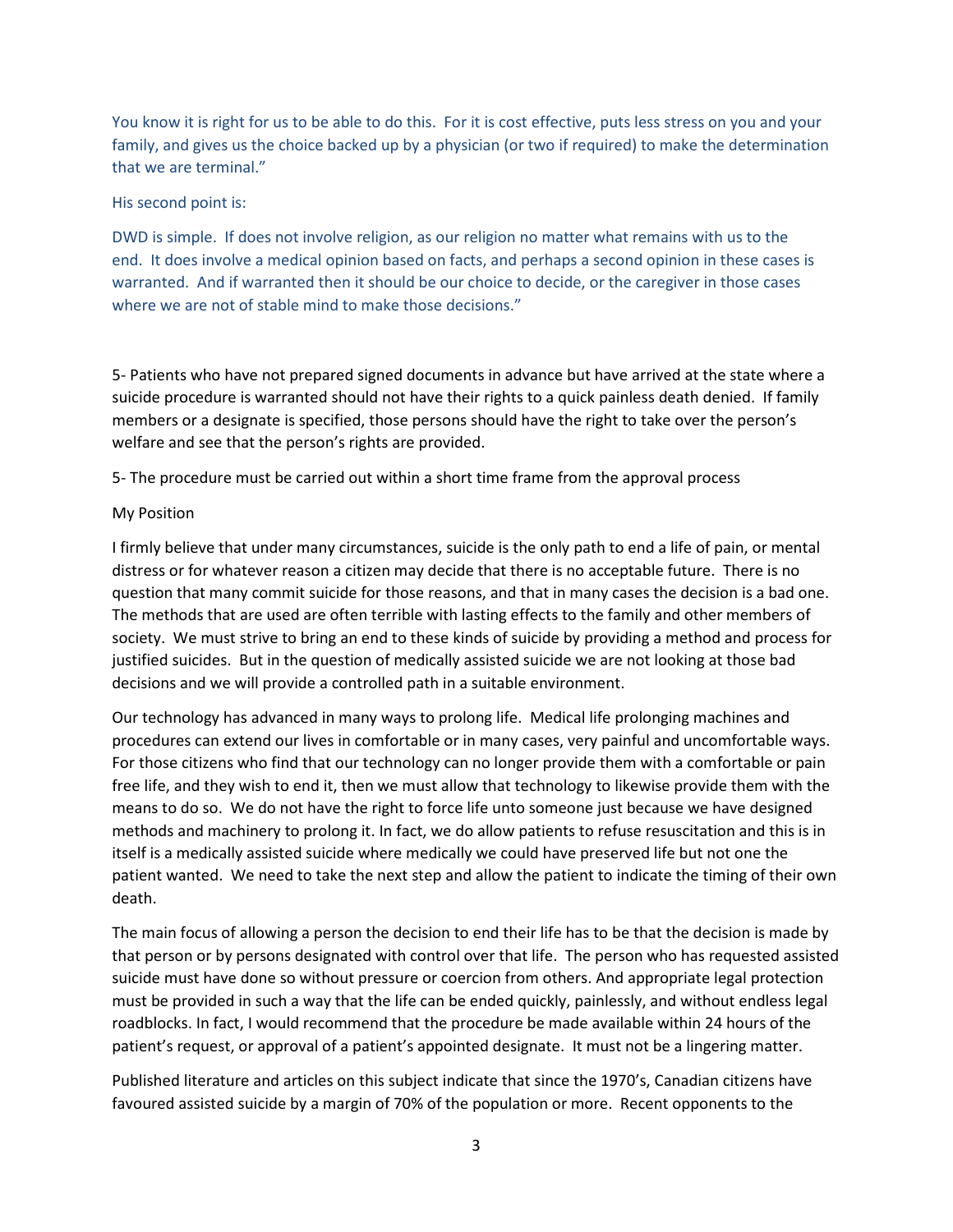procedure have not denied these claims, but seem to want to protect those who abhor the idea. And they seem to want to push their ideals unto the population as a whole. We are not talking here about a procedure that is to be forced upon anyone, but a procedure of choice. The opponents should have no fear, and likewise no control over that choice by any other citizen of Canada.

I have never heard a person exclaim that they want to carry on to the bitter end in a state of extreme pain or discomfort. Rather, most tell me that they don't want to live like that, don't want pain, and don't want to be part of the family distress that comes with severe and prolonged non ending illness. No doubt many of us would like to spare ourselves and our family that agony and lay out a plan to relieve everyone including ourselves of financial, physical and emotional distress that our present laws cause. And we would like the suicide process done in a professional and quick way such that we don't have to take matters into our own hands and follow some other terrible route.

The Supreme Court decision on this matter gives us the right to professional help in an assisted suicide. We must have that written into law such that we have the proper protection and expedient process to have the matter dealt with professionally.

I am 74 years old, have seen the many changes go on in our approaches and laws in Canada. I recall the horrors of the prosecution of homosexuals in the 1940's and up to the 1980's because the issues were not understood. I remember hearing names read out in Hamilton Ontario radio news of those convicted of buggery and homosexuality, their lives forever ruined. I recall the existence of a Morality Squad in that city, a term which today sounds like a bit of humour. Today, because we advanced in our social technology, we got past that.

Abortion was another issue. During my young years we heard the stories and campaigns against abortions while raped women or young abused gals were forced to bear children they had no desire to deal with. We endured deaths and mutilation of women at the hands of back yard abortion providing non-medical personnel. After horrible battles and arguments, and new socially accepted laws, we got past that too. Women have rights and can be assisted in these situations.

I am happy to see that the Trudeau Government is taking this Supreme Court decision seriously and acting positively towards the implementation of laws to protect all Canadians. Canadians watched a previous government turn a Supreme Court decision into a totally different end product that was meant to be. We do not need a repeat of that approach in this subject of medically assisted suicide. We need a law based on the principles of protection of all our citizens, their rights, regardless of their positions in our society, humanities science, and the desires of the majority of the public.

We need to get a well formulated plan here that does not need constant twigging, provides an easy and successful approach to alleviating a severe wrong in our society that has existed for a long time, like our former laws against abortion, homo sexuality and the sexual freedom of women. We need a comprehensive approach that precludes continuous Supreme Court challenges so that other situations and cases are covered that would otherwise become court challenges in the future. Let's try to be comprehensive in the first approach to provide Canadians with their total rights as much as we can foresee. We need to advance our society to recognize that we all want to die in our own fashion should we need the opportunity.

So I want to discuss some items: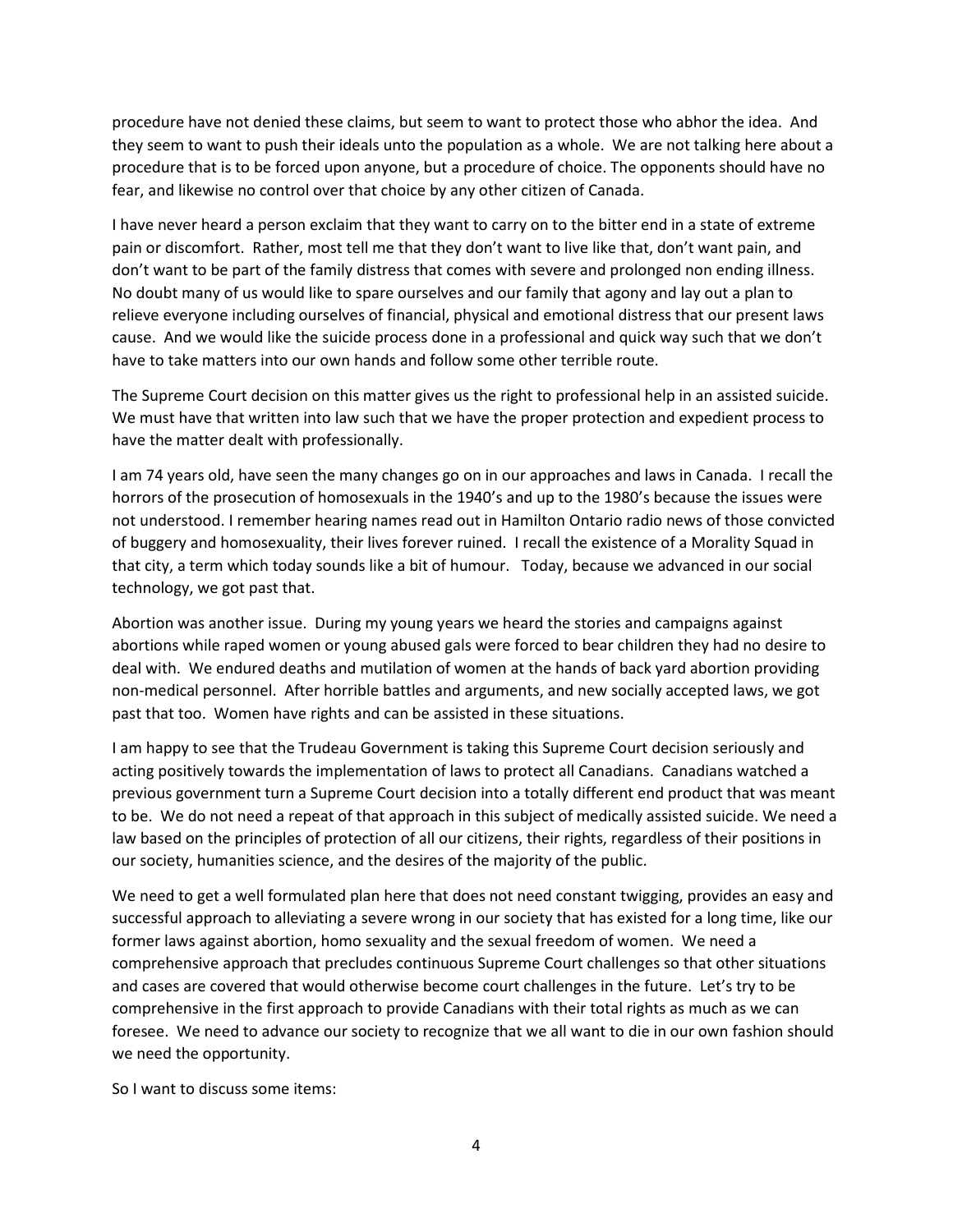1 Eligibility: "very severe or serious illness" should be the only qualifying factors that trigger the process at a patient's request. There are many diseases or mental conditions which render the patient incapable of ever enjoying life again, and leave them in circumstances that are not at all desirable. I feel the Supreme Court dictated rules that suited the particular case at hand, and did not consider all the issues that might lead a patient to desire a quick demise. We have this opportunity to correct that situation so that citizens do not keep knocking on the Supreme Court door with petitions to add more causes and conditions to this law. Let us develop and overall strategy that captures a wider net of needs.

2 Advance requests for assisted death are valid when made by a patient who, at the time of the request, was competent and had a diagnosis for a condition that was or could become grievous and irremediable. I feel the requests should be made in writing, signed, and perhaps notarized. At least witnessed by arm's length parties. But I have several friends with no real close relatives, no one to see their wishes are carried out, so the procedures need to address how such individuals can address their own situations. Persons who are alone in life should not have their rights vetoed because they cannot muster up third party support.

3 Provisions to Protect Patients: Two physicians or one physician and a senior medical person or a notary or lawyer having prepared the document must verify free and informed consent. I recommend that two physicians assess a patient and verify that the requesting patient has made a free and informed decision. I am sure we have procedures in law now which cover this methodology , but in any case it must be clear from the document and witness process if used that no third party interest is present

Outside consultations are unnecessary unless the patient's competency is in question. However I do not agree that any one doctor could have a veto over the process. Clearly if a second doctor or senior medical person or perhaps even a lawyer or notary who prepared the document cannot verify the authenticity of the request, then it cannot proceed. But the patient's requests should not be arbitrarily denied.

4. Every case is reviewed after the patient has died. Aggregate data is compiled and made available to the public. To ensure adequate tracking, each case of PAD must be recorded for research and statistical purposes.

5 Provisions to Ensure Reasonable Access: Other licensed healthcare practitioners may also provide assisted dying to ensure access, especially in remote regions. Other healthcare practitioners, such as nurses and physicians' assistants, must be granted permission to participate in assisted dying under the supervision and guidance of a doctor. In many remote communities, there is a severe shortage of physicians. For that reason, other registered healthcare professionals should be allowed to assist in the provision of PAD. This measure would help ensure that eligible patients are not abandoned or denied their constitutional right to a peaceful death.

6. Doctors have the right of conscientious objection but must provide information and effective referrals (or transfers of care) to an institution, independent agency or other provider. I strongly believe in professional choice, both for the patient and the physician. While physicians may refuse to provide PAD for reasons of conscience, they must not abandon patients. Physicians who oppose assisted dying